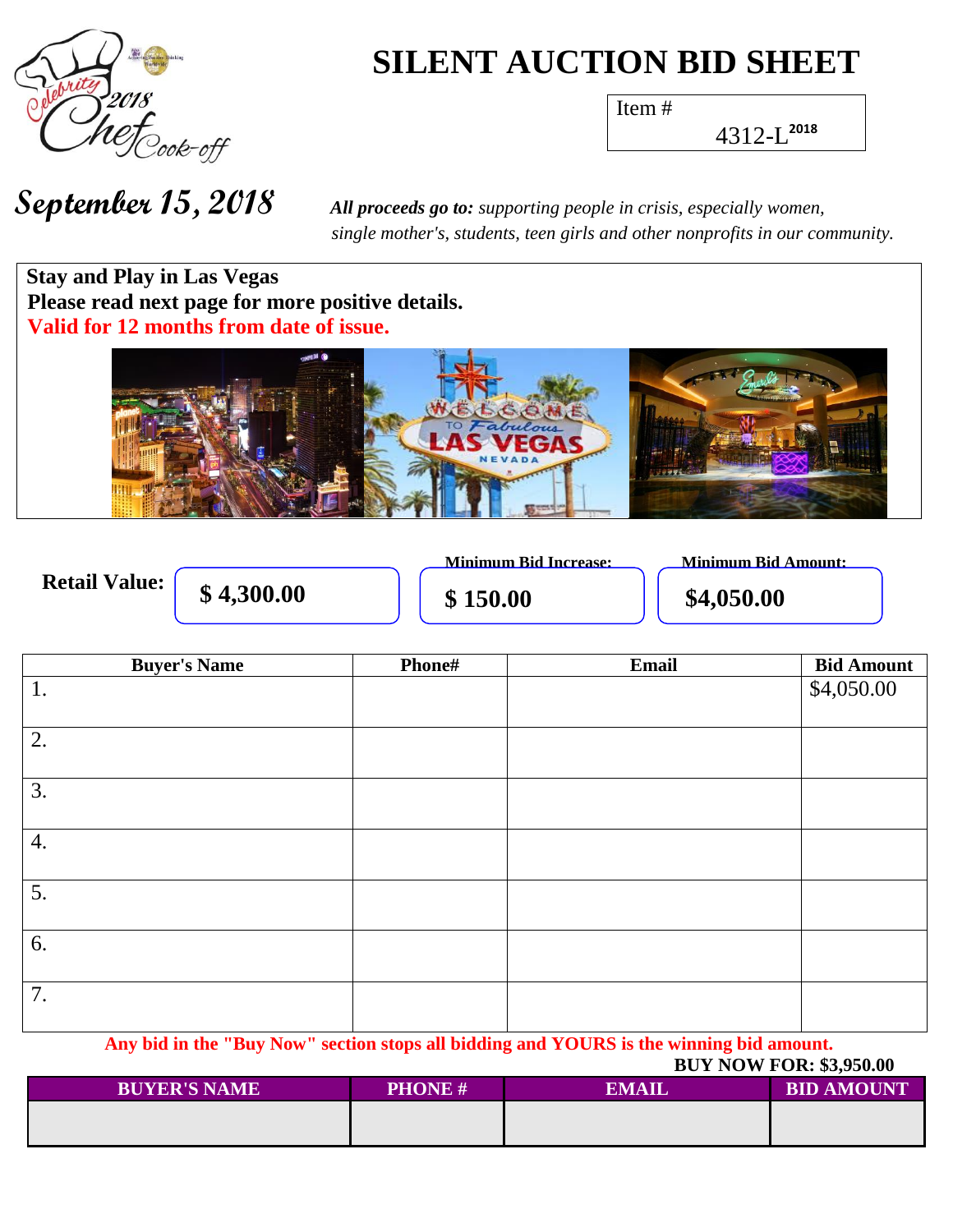## **ITEM# 4312-L 2018 STAY AND PLAY IN LAS VEGAS**

**You'll Find Dining Decadence Along the Strip in Las Vegas, Nevada for Four Days & Three Nights at The Cosmopolitan of Las Vegas with Economy Class Air for Two, Including a \$250 Gift Card Toward Dinner at Nobu, Emeril's New Orleans Fish House or Fleming's Steakhouse**



#### **Estimated Value \$4,300**

Step inside the uber chic Cosmopolitan of Las Vegas, where the sleek and sophisticated design will move you, the art will engage you, the cultural sensibilities will exhilarate you, and the vibrant nightlife will capture your imagination! It's easy to surrender to the seduction of Sin City in the best place to see and be seen. Delight your senses of taste and smell as you indulge in the succulent cuisine at three phenomenal restaurants - Nobu, Emeril's New Orleans Fish House or Fleming's Steakhouse.

The Cosmopolitan is a unique luxury resort hotel and casino in the heart of the Las Vegas Strip like none other. You're invited to enjoy the view, take a dip, unwind and renew, savor new flavors, and play your heart out! Find supreme comfort in spacious residential-styled living spaces with private terraces and breathtaking skyline views. The resort's one-of-a-kind Restaurant Collection features eateries from such world-class chefs as Scott Conant, José Andrés and Costas Spiliadis, as well as the first Las Vegas locations of trendsetting outlets like Eggslut, Beauty & Essex, Momofuku and Milk Bar. The Pool District offers panoramic views and unrivaled service, allowing guests to choose between three distinct pool experiences. Combine it all with an eclectic mix of hand-selected boutiques, a 100,000 square-foot casino, The Chelsea concert venue, Marquee Nightclub & Dayclub, and the serenity of Sahra Spa & Hammam to redefine your luxury resort experience. Whether you are staying in or stepping out, The Cosmopolitan's wide array of luxe amenities and services is designed to transform your Las Vegas getaway into something truly extraordinary.

**Elevate your dining experience with a \$250 gift card!** Savo2r the critically acclaimed signature fare of world renowned chef Nobu Matsuhisa, who has taken traditional Japanese cuisine and infused bold South American and Western flavors to create a style that continues to captivate audiences worldwide at Nobu. Chef Emeril's New Orleans Fish House will make you feel close to the coast with his kicked-up versions of market fresh fish and shellfish creations alongside flavorful steaks and inspired pork and chicken dishes. Or if you crave a real hearty meal, save your appetite for an exceptional selection of premium steaks and an expertly curated list of 100 wines by the glass at Fleming's Las Vegas.

Your trip for two includes:

- Round trip Economy Class air
- 4 days/3 nights accommodations at The Cosmopolitan of Las Vegas
- All room-related taxes
- (1) \$250 Gift Card to your choice of Nobu, Emeril's New Orleans Fish House or Fleming's Steakhouse
- Free concierge reservation service

*TERMS AND CONDITIONS: Travel package is non-refundable and subject to availability. Certificates/gift cards*